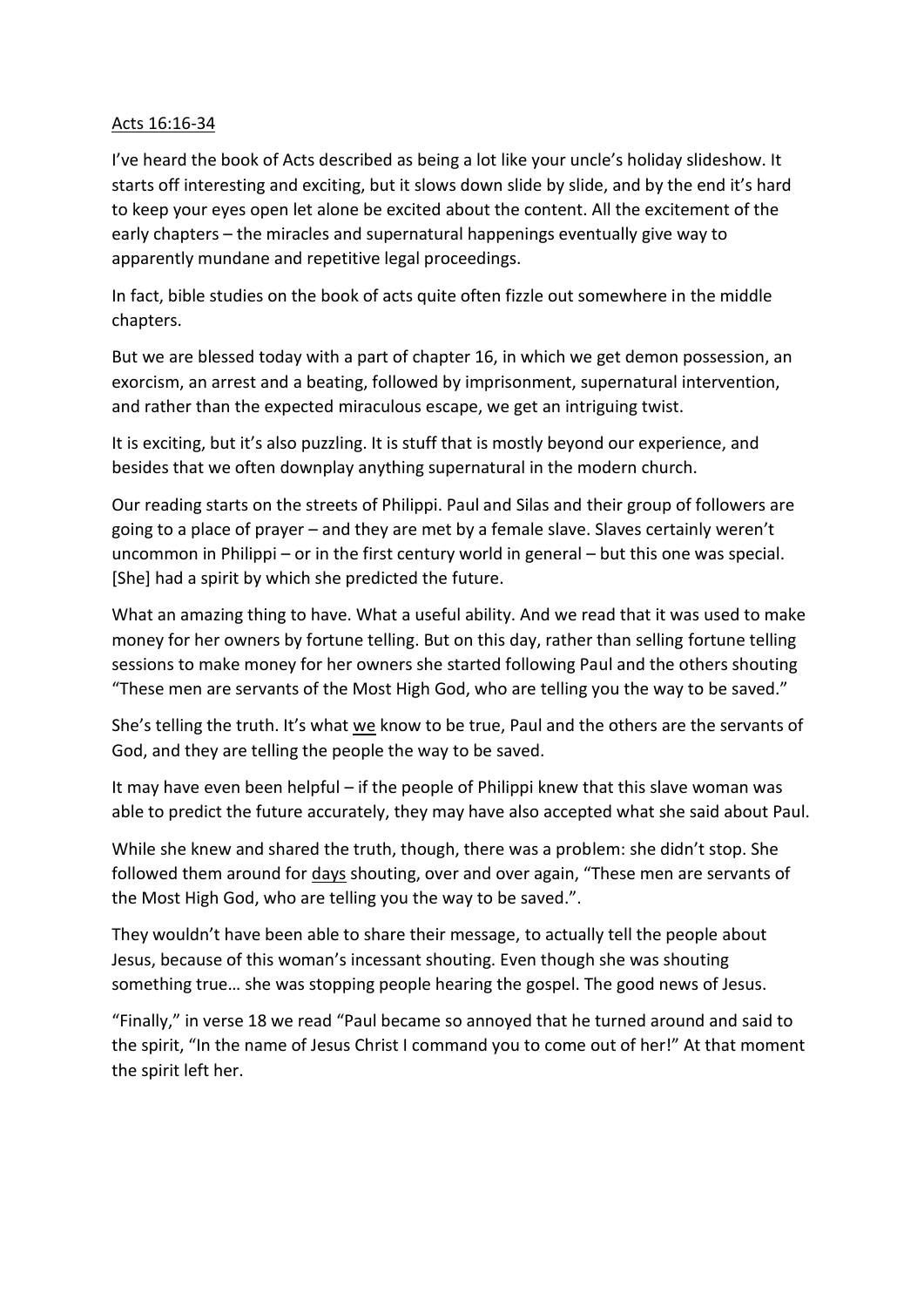Paul had been patient. He had put up with the distraction of this woman's accurate declaration for days. And then he commanded the spirit to come out of her. In the name of Jesus Christ come out of her.

That's all it took. I'm not generally a fan of horror movies, but I know what Hollywood movies portray the driving out of spirits. Lots of holy water, and speaking in Latin, and holding up crucifixes and all the rest of it.

But that stuff is far removed from what Luke tells us about here in the book of Acts. Paul simply says, "In the name of Jesus Christ I command you to come out of her!", and at that moment the spirit left the woman.

In that, Paul got rid of the spirit, and he got rid of the distraction and disruption to their ministry in Philippi. In this act he probably even showed the power of Jesus to the people of Philippi.

Wow.

But the problem was that in casting out the spirit, he made that slave less valuable. In the face of the power of God displayed in Philippi… what mattered was the slave-owners' income.

"When her owners realized that their hope of making money was gone, they seized Paul and Silas and dragged them into the marketplace to face the authorities. They brought them before the magistrates and said, "These men are Jews, and are throwing our city into an uproar by advocating customs unlawful for us Romans to accept or practice."" (19-21)

They don't even tell the magistrates what the problem is. They make some claims that these men, who have been trying to go about their mission, have been throwing the city into an uproar – which doesn't seem to have been the case at all.

So many things in life come back to money. People will put up with an awful lot of things, but threaten their income, and they get angry.

And the crowd, as crowds so often do, jumped on the bandwagon. Just as we know the crowds joined in the leader's cry of "Crucify him" on good Friday, they joined in the attack on Paul and Silas.

It seems that it wasn't only the crowd that joined in the attack, the magistrates did too  $$ they ordered Paul and Silas to be stripped and beaten with rods.

And then in verse 23 we read that After they had been severely flogged, they were thrown into prison, and the jailer was commanded to guard them carefully.

These weren't robbers. They weren't murderers. They weren't terrorists. They were missionaries. And it seems that poor Silas hadn't even said a word.

But when he received these orders, [the jailer] put them in the inner cell and fastened their feet in the stocks. This is the first century equivalent of supermax. These were important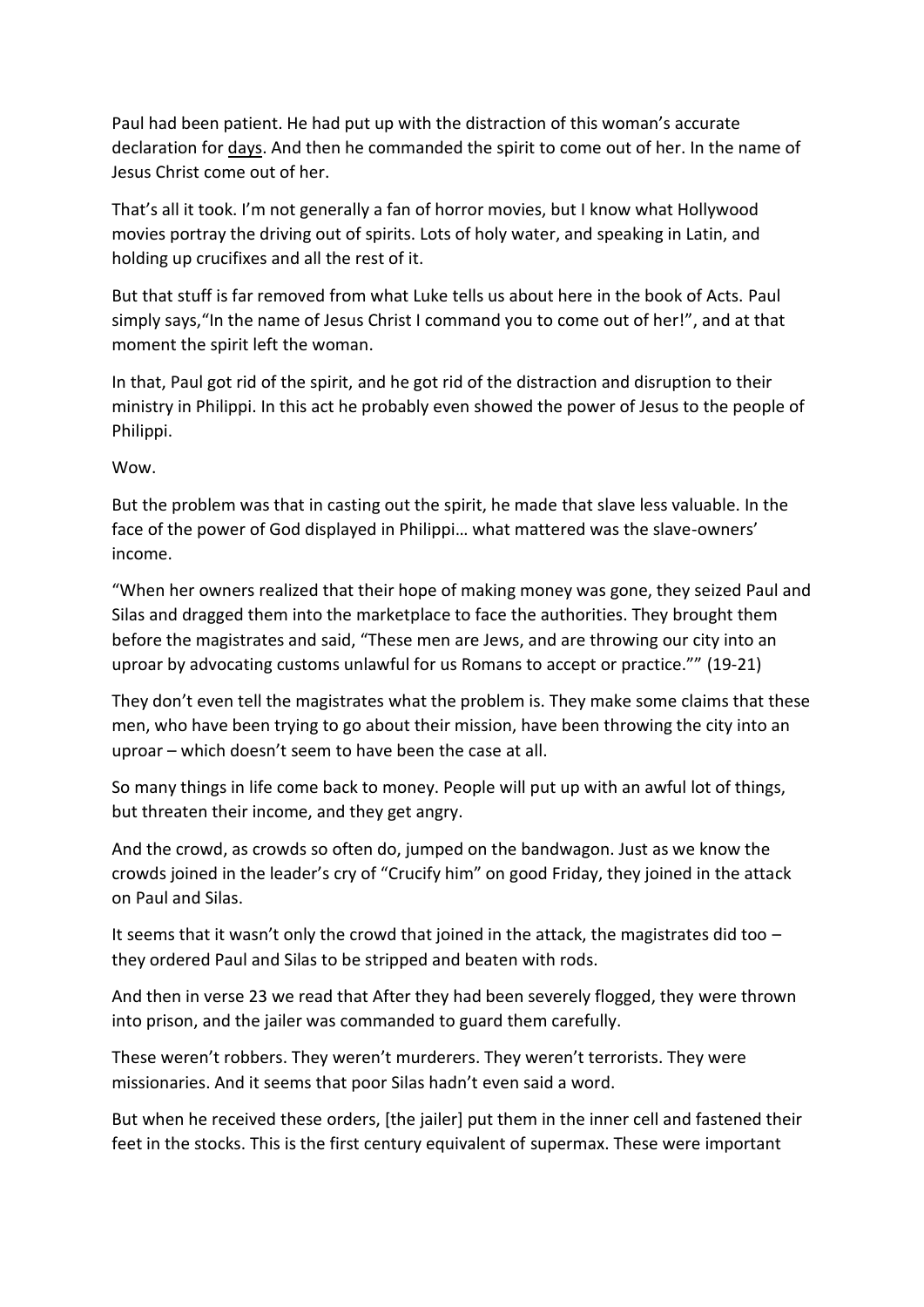prisoners – potentially dangerous prisoners, according to their accusers – and the jailer was going to take no chances in securing them.

They were there for no reason except for being the faithful, obedient that Jesus had called them to be – right back at the beginning of the book of Acts (1:8) to "…be my witnesses in Jerusalem, and in all Judea and Samaria, and to the ends of the earth".

They did the right thing. They did the Godly thing. And they were stripped and beaten and thrown into prison for it.

Jesus never said following him would be easy; and in fact the scriptures are clear that the opposite was true – Jesus had told his disciples that trouble was not a possibility , rather it was an absolute certainty, John 16:33: "I have told you these things, so that in me you may have peace. In this world you will have trouble. But take heart! I have overcome the world."

I guess you have noticed by now that this life is hard. Being a follower of Jesus is hard going. Jesus said we need to take up our crosses and follow him.

We know that there will be some rough times along the way – for us as individuals, for us as a congregation and for us as a whole church.

There will be times when trials and suffering will dominate our lives, even as we work to follow Jesus.

We lose people we love, we suffer disease and our bodies become frail, we see people turn away from us, and from the church, and so often life hurts.

And all the good deeds, good prayers, good hopes, good wishes, and good thoughts will not be able to prevent us from going into a metaphorical prison from time to time.

It's tough. It's a tough message.

And wouldn't it be wonderful if I could declare to you that life is all joyful and loving and we won't suffer? Or even if I could say to you that that life could be like that if only we loved each other more, or if only we did more good deeds, or if only we prayed harder or whatever?

But I can't do that, because it's just not true. It might be tempting to believe such things and some people will happily tell you those things - but scripture tells us, and our very life experience tells us, that that's not true.

There's a great line in the movie The Princess Bride, "Life is pain, highness. Anyone who says differently is selling something."

But pain, misery, suffering and anguish isn't the end of the story.

When Paul and Silas found themselves in prison, they were hurting, humiliated and in need of some encouragement.

They'd done the right thing and had carried the gospel to Philippi, and now they were they were sitting in squalor, chained in a cruel Roman prison.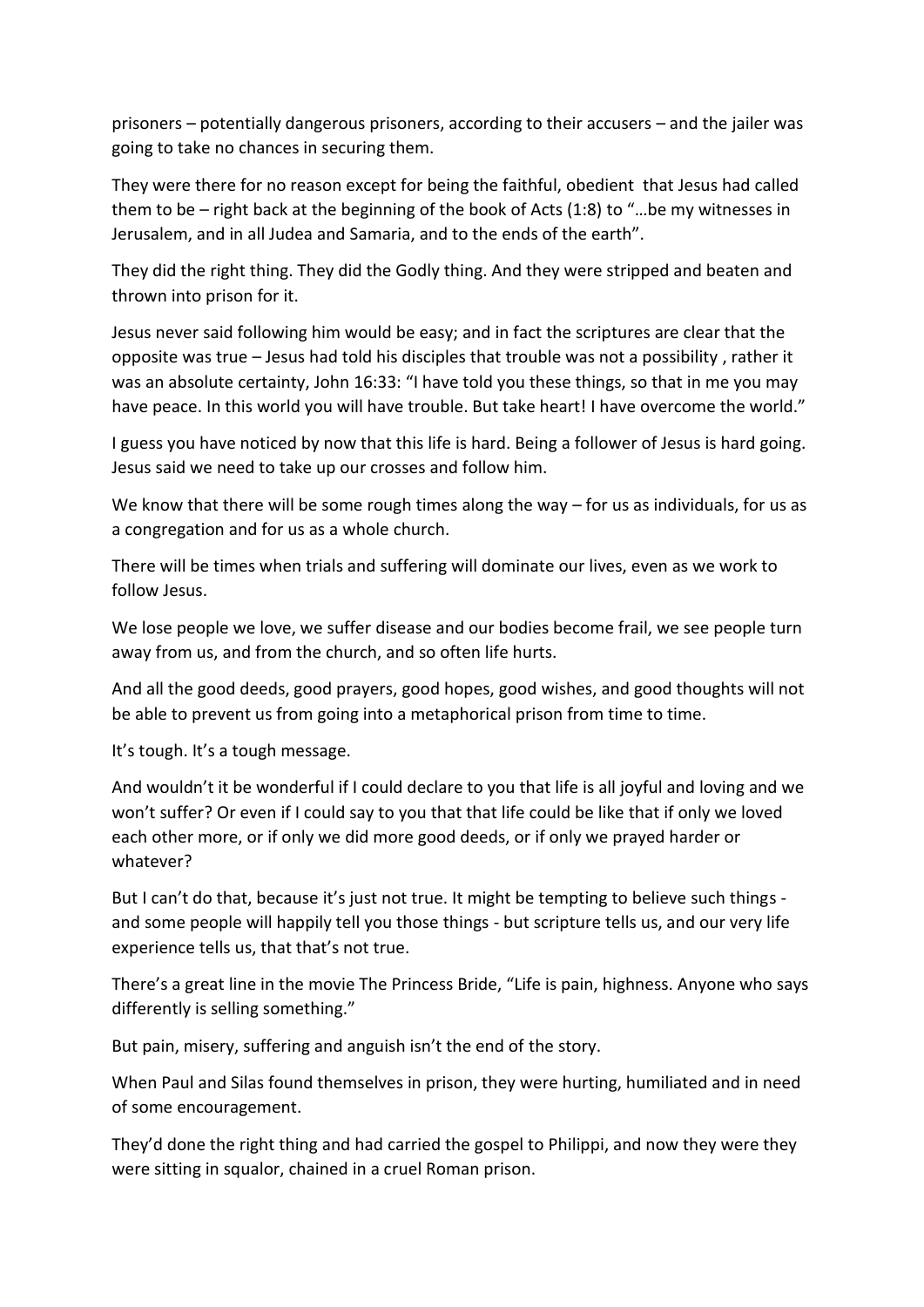Roman justice was brutal. There was no way they could talk their way out. No escape. No one was going to rescue them.

So in this dark place, they turned to the only source of help available to them. They turned to God, and they lifted their hearts to God in prayer.

Verse 25, About midnight Paul and Silas were praying and singing hymns to God, and the other prisoners were listening to them.

They were praying and praising God. And the other prisoners listened. Even in chained up in prison, they were following Jesus' command to witness to the people.

But "Suddenly there was such a violent earthquake that the foundations of the prison were shaken. At once all the prison doors flew open, and everyone's chains came loose. "

When first reading this passage to prepare for this morning, I started singing 'And can it be?" to myself. Verse 4 that great hymn really seems to echo this passage:

"*Long my imprisoned spirit lay, fast bound in sin and nature's night*

*Thine eye diffused a quickening ray – I woke, the dungeon flamed with light!*

*My chains fell off, my heart was free, I rose, went forth, and followed thee*"

Of course, Charles Wesley, wasn't talking about a physical dungeon or physical chains, but the figurative dungeon and chains of our lives if we don't know and put our faith in Jesus.

But there's also a contrast between that hymn and Paul and Silas' story:

My chains fell off, my heart was free, I rose, went forth, and followed thee.

But their chains fell off, and they stayed exactly where they were.

Imagine this: You are in a miserable prison. And the doors open and your chains come loose. What do you do? I think that most of us would be making a break for it.

But Paul and Silas didn't.

The jailer woke up, and when he saw the prison doors open, he drew his sword and was about to kill himself because he thought the prisoners had escaped. As a jailer, he was responsible for his prisoners with his life. If he was found to have failed in his duty, he would have been stripped and beaten, he would have been executed, likely slowly and painfully. Falling on his sword would have been preferable.

But Paul shouted, verse 28, "Don't harm yourself! We are all here!"

After everything that's happened to him and Silas, Paul is concerned for the jailer. The jailer who is responsible for at least part of their suffering. I'm reminded of Jesus praying from the cross, "Father, forgive them, for they don't know what they're doing".

The jailer had lights brought in, honoured the missionaries, and brought them out.

Then he asked "Sirs, what must I do to be saved?"